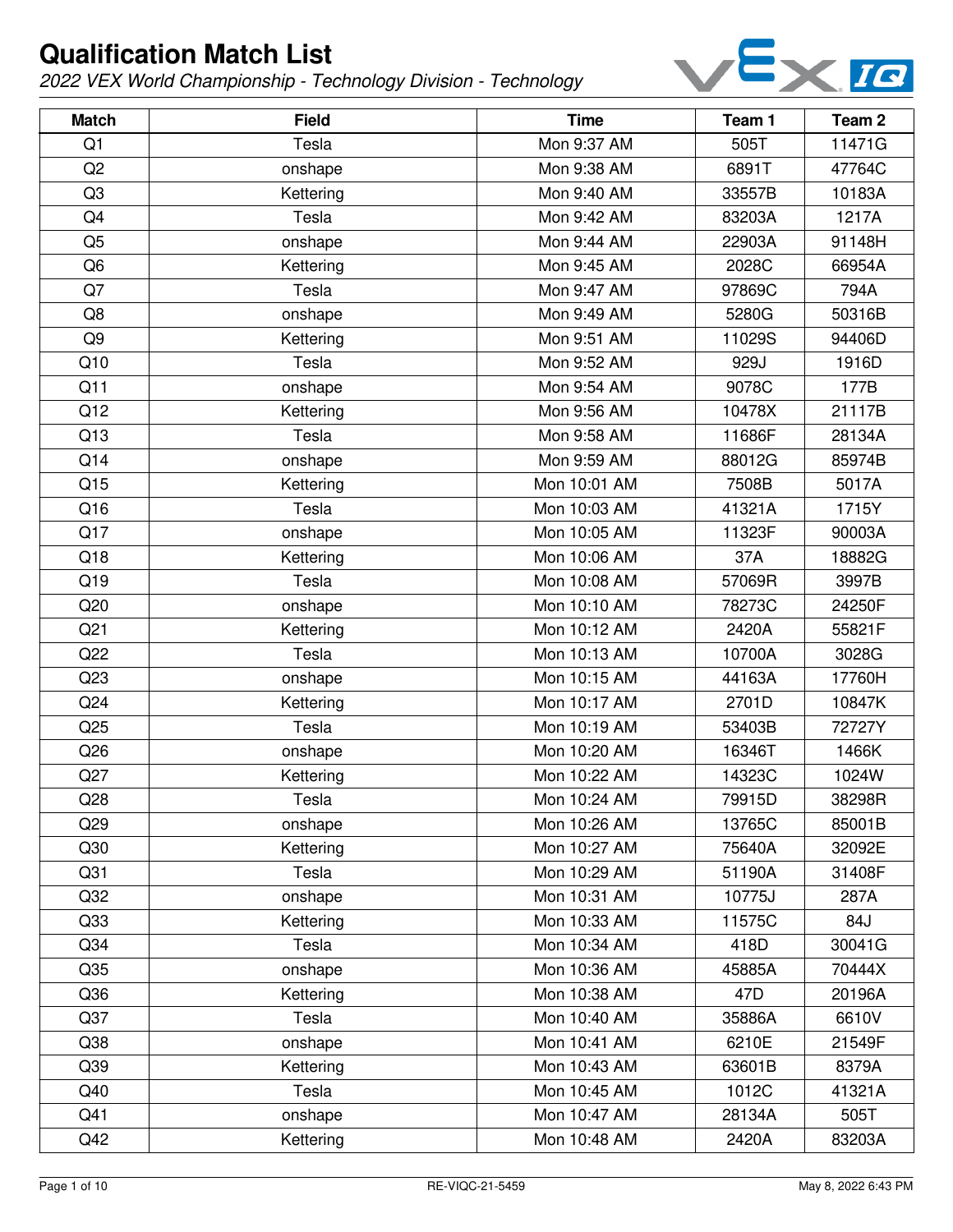

| <b>Match</b>    | <b>Field</b> | <b>Time</b>  | Team 1 | Team <sub>2</sub> |
|-----------------|--------------|--------------|--------|-------------------|
| Q43             | Tesla        | Mon 10:50 AM | 90003A | 5280G             |
| Q44             | onshape      | Mon 10:52 AM | 10183A | 78273C            |
| Q45             | Kettering    | Mon 10:54 AM | 17760H | 11686F            |
| Q46             | Tesla        | Mon 10:55 AM | 22903A | 10700A            |
| Q47             | onshape      | Mon 10:57 AM | 24250F | 57069R            |
| Q48             | Kettering    | Mon 10:59 AM | 33557B | 11323F            |
| Q49             | Tesla        | Mon 11:01 AM | 21117B | 3028G             |
| Q50             | onshape      | Mon 11:02 AM | 75640A | 2028C             |
| Q51             | Kettering    | Mon 11:04 AM | 85001B | 11471G            |
| Q52             | Tesla        | Mon 11:06 AM | 287A   | 11575C            |
| Q53             | onshape      | Mon 11:08 AM | 30041G | 91148H            |
| Q54             | Kettering    | Mon 11:09 AM | 55821F | 1024W             |
| Q55             | Tesla        | Mon 11:11 AM | 85974B | 47 <sub>D</sub>   |
| Q56             | onshape      | Mon 11:13 AM | 79915D | 6891T             |
| Q57             | Kettering    | Mon 11:15 AM | 45885A | 10478X            |
| Q58             | Tesla        | Mon 11:16 AM | 94406D | 66954A            |
| Q59             | onshape      | Mon 11:18 AM | 794A   | 6610V             |
| Q60             | Kettering    | Mon 11:20 AM | 70444X | 37A               |
| Q <sub>61</sub> | Tesla        | Mon 11:22 AM | 35886A | 44163A            |
| Q62             | onshape      | Mon 11:23 AM | 18882G | 1466K             |
| Q63             | Kettering    | Mon 11:25 AM | 32092E | 11029S            |
| Q64             | Tesla        | Mon 11:27 AM | 84J    | 63601B            |
| Q65             | onshape      | Mon 11:29 AM | 14323C | 13765C            |
| Q66             | Kettering    | Mon 11:30 AM | 1217A  | 7508B             |
| Q67             | Tesla        | Mon 11:32 AM | 5017A  | 418D              |
| Q68             | onshape      | Mon 11:34 AM | 50316B | 1916D             |
| Q69             | Kettering    | Mon 11:36 AM | 10847K | 72727Y            |
| Q70             | Tesla        | Mon 11:37 AM | 1715Y  | 10775J            |
| Q71             | onshape      | Mon 11:39 AM | 21549F | 9078C             |
| Q72             | Kettering    | Mon 11:41 AM | 8379A  | 3997B             |
| Q73             | Tesla        | Mon 11:43 AM | 47764C | 51190A            |
| Q74             | onshape      | Mon 11:44 AM | 6210E  | 16346T            |
| Q75             | Kettering    | Mon 11:46 AM | 38298R | 1012C             |
| Q76             | Tesla        | Mon 11:48 AM | 929J   | 2701D             |
| Q77             | onshape      | Mon 11:50 AM | 31408F | 53403B            |
| Q78             | Kettering    | Mon 11:51 AM | 177B   | 88012G            |
| Q79             | Tesla        | Mon 11:53 AM | 20196A | 97869C            |
| Q80             | onshape      | Mon 1:00 PM  | 11575C | 90003A            |
| Q81             | Kettering    | Mon 1:01 PM  | 794A   | 35886A            |
| Q82             | Tesla        | Mon 1:03 PM  | 6610V  | 28134A            |
| Q83             | onshape      | Mon 1:05 PM  | 11029S | 505T              |
| Q84             | Kettering    | Mon 1:07 PM  | 11686F | 94406D            |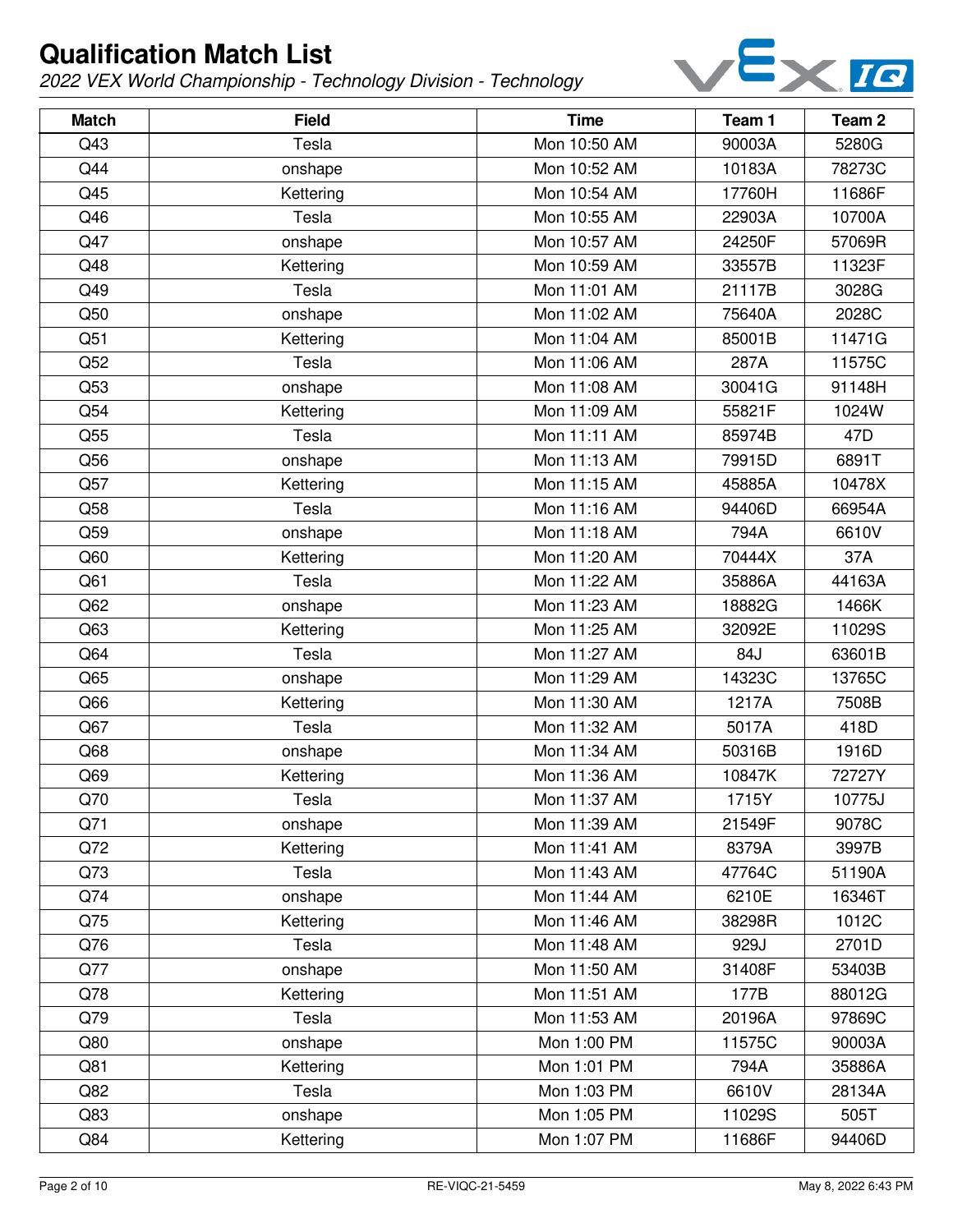

| <b>Match</b> | <b>Field</b> | <b>Time</b> | Team 1 | Team <sub>2</sub> |
|--------------|--------------|-------------|--------|-------------------|
| Q85          | Tesla        | Mon 1:08 PM | 85974B | 84J               |
| Q86          | onshape      | Mon 1:10 PM | 17760H | 287A              |
| Q87          | Kettering    | Mon 1:12 PM | 10478X | 33557B            |
| Q88          | Tesla        | Mon 1:14 PM | 2028C  | 47D               |
| Q89          | onshape      | Mon 1:15 PM | 72727Y | 55821F            |
| Q90          | Kettering    | Mon 1:17 PM | 1024W  | 6891T             |
| Q91          | Tesla        | Mon 1:19 PM | 41321A | 50316B            |
| Q92          | onshape      | Mon 1:21 PM | 18882G | 10183A            |
| Q93          | Kettering    | Mon 1:22 PM | 45885A | 2420A             |
| Q94          | Tesla        | Mon 1:24 PM | 51190A | 63601B            |
| Q95          | onshape      | Mon 1:26 PM | 9078C  | 929J              |
| Q96          | Kettering    | Mon 1:28 PM | 8379A  | 47764C            |
| Q97          | Tesla        | Mon 1:29 PM | 88012G | 32092E            |
| Q98          | onshape      | Mon 1:31 PM | 30041G | 44163A            |
| Q99          | Kettering    | Mon 1:33 PM | 13765C | 22903A            |
| Q100         | Tesla        | Mon 1:35 PM | 78273C | 38298R            |
| Q101         | onshape      | Mon 1:36 PM | 66954A | 79915D            |
| Q102         | Kettering    | Mon 1:38 PM | 5280G  | 70444X            |
| Q103         | Tesla        | Mon 1:40 PM | 53403B | 6210E             |
| Q104         | onshape      | Mon 1:42 PM | 20196A | 1715Y             |
| Q105         | Kettering    | Mon 1:43 PM | 24250F | 10700A            |
| Q106         | Tesla        | Mon 1:45 PM | 3028G  | 418D              |
| Q107         | onshape      | Mon 1:47 PM | 2701D  | 31408F            |
| Q108         | Kettering    | Mon 1:49 PM | 7508B  | 14323C            |
| Q109         | Tesla        | Mon 1:50 PM | 1916D  | 97869C            |
| Q110         | onshape      | Mon 1:52 PM | 3997B  | 21117B            |
| Q111         | Kettering    | Mon 1:54 PM | 1012C  | 83203A            |
| Q112         | Tesla        | Mon 1:56 PM | 5017A  | 1217A             |
| Q113         | onshape      | Mon 1:57 PM | 10847K | 75640A            |
| Q114         | Kettering    | Mon 1:59 PM | 91148H | 1466K             |
| Q115         | Tesla        | Mon 2:01 PM | 11471G | 57069R            |
| Q116         | onshape      | Mon 2:03 PM | 10775J | 11323F            |
| Q117         | Kettering    | Mon 2:04 PM | 21549F | 177B              |
| Q118         | Tesla        | Mon 2:06 PM | 37A    | 16346T            |
| Q119         | onshape      | Mon 2:08 PM | 85001B | 41321A            |
| Q120         | Kettering    | Mon 2:10 PM | 2420A  | 18882G            |
| Q121         | Tesla        | Mon 2:11 PM | 47764C | 505T              |
| Q122         | onshape      | Mon 2:13 PM | 63601B | 929J              |
| Q123         | Kettering    | Mon 2:15 PM | 287A   | 55821F            |
| Q124         | Tesla        | Mon 2:17 PM | 11575C | 51190A            |
| Q125         | onshape      | Mon 2:18 PM | 32092E | 10700A            |
| Q126         | Kettering    | Mon 2:20 PM | 90003A | 22903A            |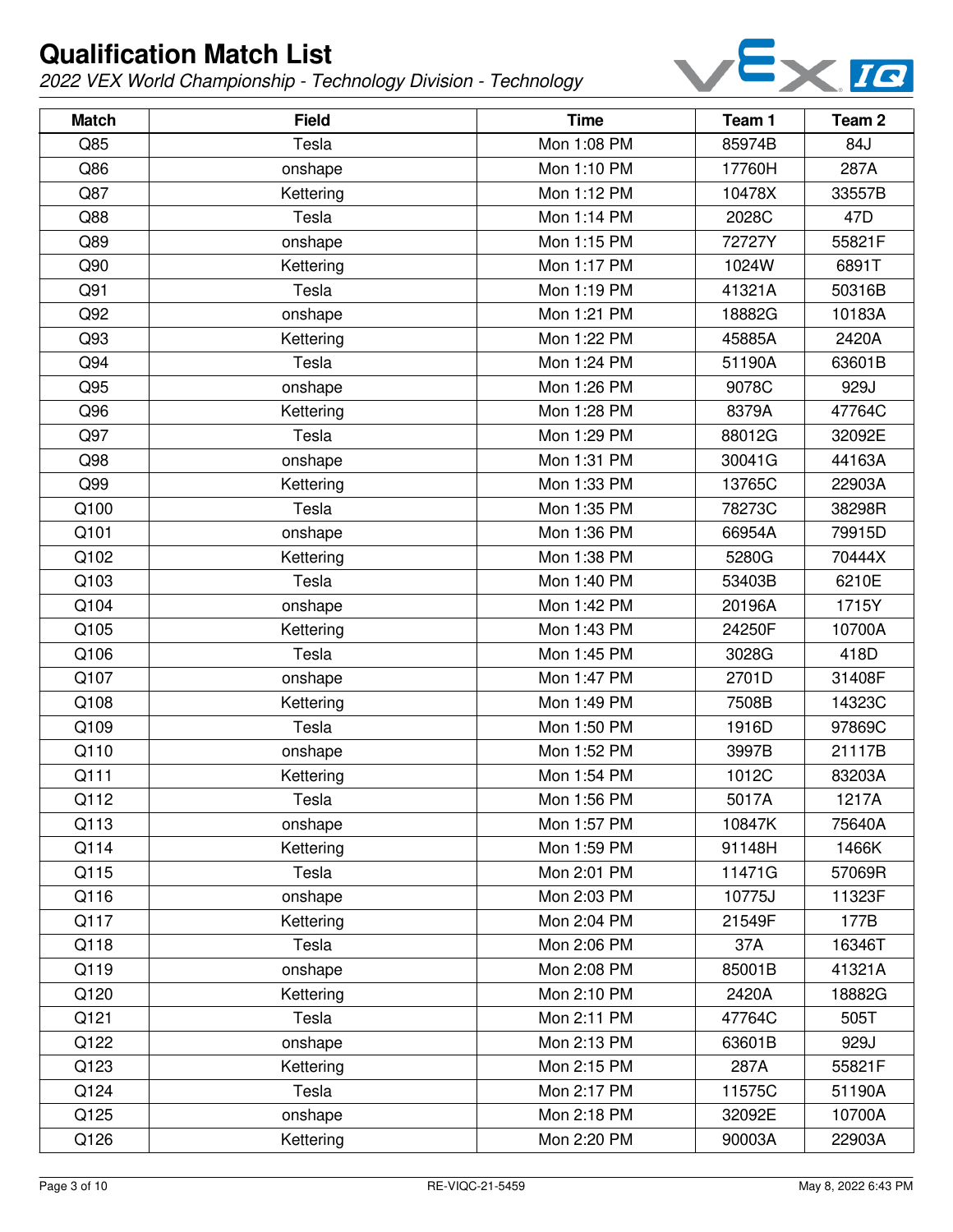

| <b>Match</b> | <b>Field</b> | <b>Time</b> | Team 1          | Team <sub>2</sub> |
|--------------|--------------|-------------|-----------------|-------------------|
| Q127         | Tesla        | Mon 2:22 PM | 1715Y           | 13765C            |
| Q128         | onshape      | Mon 2:24 PM | 6891T           | 85974B            |
| Q129         | Kettering    | Mon 2:25 PM | 3997B           | 70444X            |
| Q130         | Tesla        | Mon 2:27 PM | 24250F          | 794A              |
| Q131         | onshape      | Mon 2:29 PM | 38298R          | 11686F            |
| Q132         | Kettering    | Mon 2:31 PM | 10183A          | 10847K            |
| Q133         | Tesla        | Mon 2:32 PM | 47 <sub>D</sub> | 14323C            |
| Q134         | onshape      | Mon 2:34 PM | 44163A          | 5280G             |
| Q135         | Kettering    | Mon 2:36 PM | 11323F          | 9078C             |
| Q136         | Tesla        | Mon 2:38 PM | 5017A           | 10478X            |
| Q137         | onshape      | Mon 2:39 PM | 50316B          | 2701D             |
| Q138         | Kettering    | Mon 2:41 PM | 3028G           | 1024W             |
| Q139         | Tesla        | Mon 2:43 PM | 31408F          | 17760H            |
| Q140         | onshape      | Mon 2:45 PM | 1217A           | 21549F            |
| Q141         | Kettering    | Mon 2:46 PM | 418D            | 35886A            |
| Q142         | Tesla        | Mon 2:48 PM | 30041G          | 33557B            |
| Q143         | onshape      | Mon 2:50 PM | 16346T          | 53403B            |
| Q144         | Kettering    | Mon 2:52 PM | 6610V           | 1916D             |
| Q145         | Tesla        | Mon 2:53 PM | 1466K           | 6210E             |
| Q146         | onshape      | Mon 2:55 PM | 21117B          | 1012C             |
| Q147         | Kettering    | Mon 2:57 PM | 11471G          | 79915D            |
| Q148         | Tesla        | Mon 2:59 PM | 57069R          | 10775J            |
| Q149         | onshape      | Mon 3:00 PM | 75640A          | 8379A             |
| Q150         | Kettering    | Mon 3:02 PM | 177B            | 85001B            |
| Q151         | Tesla        | Mon 3:04 PM | 28134A          | 88012G            |
| Q152         | onshape      | Mon 3:06 PM | 83203A          | 78273C            |
| Q153         | Kettering    | Mon 3:07 PM | 84J             | 11029S            |
| Q154         | Tesla        | Mon 3:09 PM | 2028C           | 45885A            |
| Q155         | onshape      | Mon 3:11 PM | 94406D          | 72727Y            |
| Q156         | Kettering    | Mon 3:13 PM | 91148H          | 20196A            |
| Q157         | Tesla        | Mon 3:14 PM | 66954A          | 97869C            |
| Q158         | onshape      | Mon 3:16 PM | 7508B           | 37A               |
| Q159         | Kettering    | Mon 3:18 PM | 41321A          | 5280G             |
| Q160         | Tesla        | Mon 3:20 PM | 794A            | 22903A            |
| Q161         | onshape      | Mon 3:21 PM | 10700A          | 11323F            |
| Q162         | Kettering    | Mon 3:23 PM | 16346T          | 30041G            |
| Q163         | Tesla        | Mon 3:25 PM | 9078C           | 3997B             |
| Q164         | onshape      | Mon 3:27 PM | 90003A          | 33557B            |
| Q165         | Kettering    | Mon 3:28 PM | 32092E          | 24250F            |
| Q166         | Tesla        | Mon 3:30 PM | 85974B          | 6210E             |
| Q167         | onshape      | Mon 3:32 PM | 1916D           | 11471G            |
| Q168         | Kettering    | Mon 3:34 PM | 21117B          | 21549F            |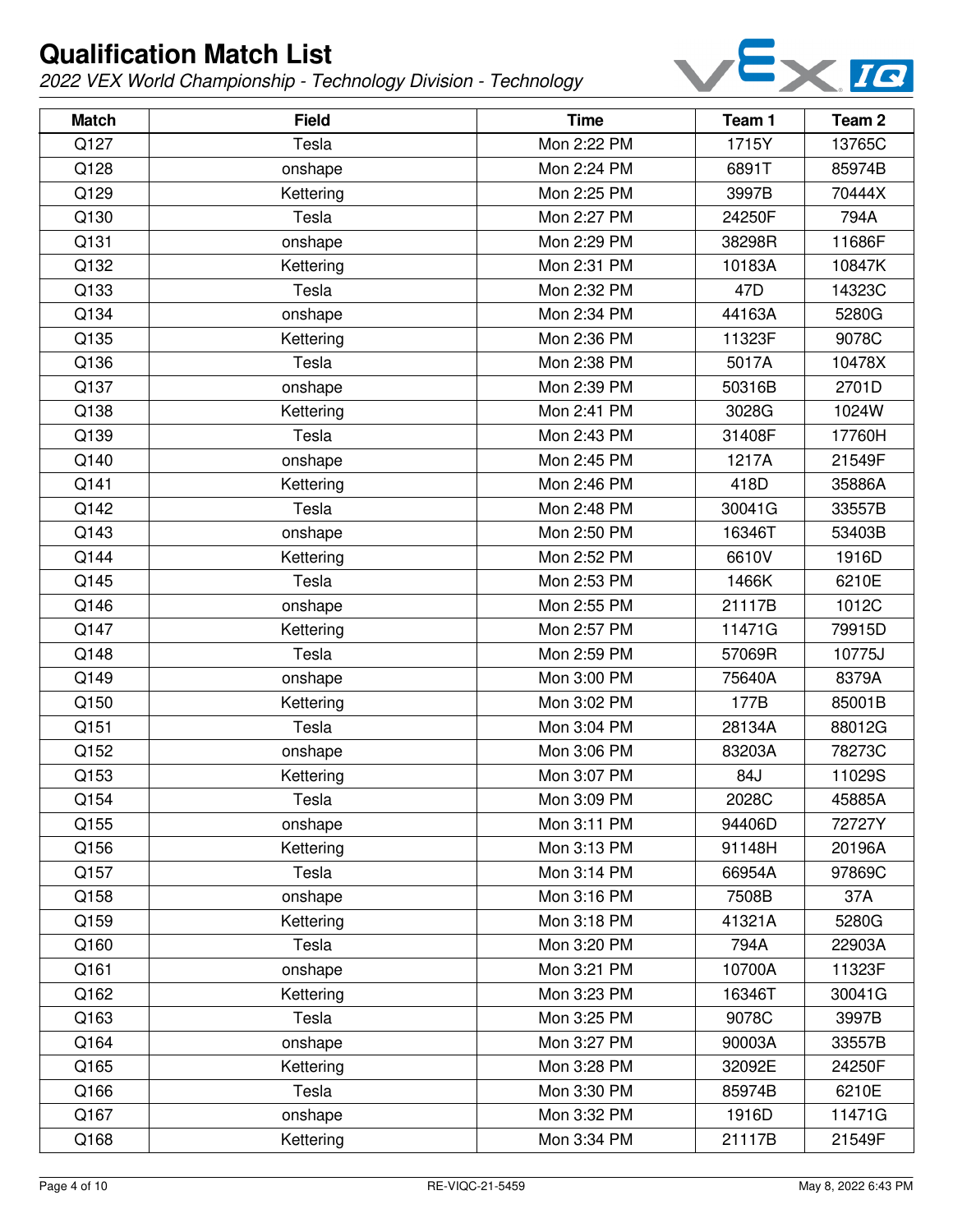

| <b>Match</b> | <b>Field</b> | <b>Time</b> | Team 1 | Team <sub>2</sub> |
|--------------|--------------|-------------|--------|-------------------|
| Q169         | Tesla        | Mon 3:35 PM | 1466K  | 11686F            |
| Q170         | onshape      | Mon 3:37 PM | 287A   | 10847K            |
| Q171         | Kettering    | Mon 3:39 PM | 1217A  | 11575C            |
| Q172         | Tesla        | Mon 3:41 PM | 1715Y  | 8379A             |
| Q173         | onshape      | Mon 3:42 PM | 10478X | 10183A            |
| Q174         | Kettering    | Mon 3:44 PM | 28134A | 2420A             |
| Q175         | Tesla        | Mon 3:46 PM | 177B   | 38298R            |
| Q176         | onshape      | Mon 3:48 PM | 70444X | 85001B            |
| Q177         | Kettering    | Mon 3:49 PM | 37A    | 51190A            |
| Q178         | Tesla        | Mon 3:51 PM | 1024W  | 17760H            |
| Q179         | onshape      | Mon 3:53 PM | 13765C | 10775J            |
| Q180         | Kettering    | Mon 3:55 PM | 72727Y | 66954A            |
| Q181         | Tesla        | Mon 3:56 PM | 929J   | 18882G            |
| Q182         | onshape      | Mon 3:58 PM | 97869C | 44163A            |
| Q183         | Kettering    | Mon 4:00 PM | 47D    | 84J               |
| Q184         | Tesla        | Mon 4:02 PM | 55821F | 418D              |
| Q185         | onshape      | Mon 4:03 PM | 50316B | 5017A             |
| Q186         | Kettering    | Mon 4:05 PM | 83203A | 20196A            |
| Q187         | Tesla        | Mon 4:07 PM | 57069R | 53403B            |
| Q188         | onshape      | Mon 4:09 PM | 14323C | 6891T             |
| Q189         | Kettering    | Mon 4:10 PM | 63601B | 47764C            |
| Q190         | Tesla        | Mon 4:12 PM | 6610V  | 7508B             |
| Q191         | onshape      | Mon 4:14 PM | 78273C | 2701D             |
| Q192         | Kettering    | Mon 4:16 PM | 505T   | 3028G             |
| Q193         | Tesla        | Mon 4:17 PM | 79915D | 75640A            |
| Q194         | onshape      | Mon 4:19 PM | 1012C  | 91148H            |
| Q195         | Kettering    | Mon 4:21 PM | 94406D | 88012G            |
| Q196         | Tesla        | Mon 4:23 PM | 11029S | 45885A            |
| Q197         | onshape      | Mon 4:24 PM | 35886A | 2028C             |
| Q198         | Kettering    | Mon 4:26 PM | 31408F | 11323F            |
| Q199         | Tesla        | Mon 4:28 PM | 1024W  | 3997B             |
| Q200         | onshape      | Mon 4:30 PM | 8379A  | 10847K            |
| Q201         | Kettering    | Mon 4:31 PM | 11471G | 287A              |
| Q202         | Tesla        | Mon 4:33 PM | 794A   | 1217A             |
| Q203         | onshape      | Mon 4:35 PM | 10775J | 85974B            |
| Q204         | Kettering    | Mon 4:37 PM | 38298R | 50316B            |
| Q205         | Tesla        | Mon 4:38 PM | 44163A | 90003A            |
| Q206         | onshape      | Mon 4:40 PM | 70444X | 10700A            |
| Q207         | Kettering    | Mon 4:42 PM | 10183A | 24250F            |
| Q208         | Tesla        | Mon 4:44 PM | 84J    | 28134A            |
| Q209         | onshape      | Mon 4:45 PM | 418D   | 1715Y             |
| Q210         | Kettering    | Mon 4:47 PM | 11575C | 57069R            |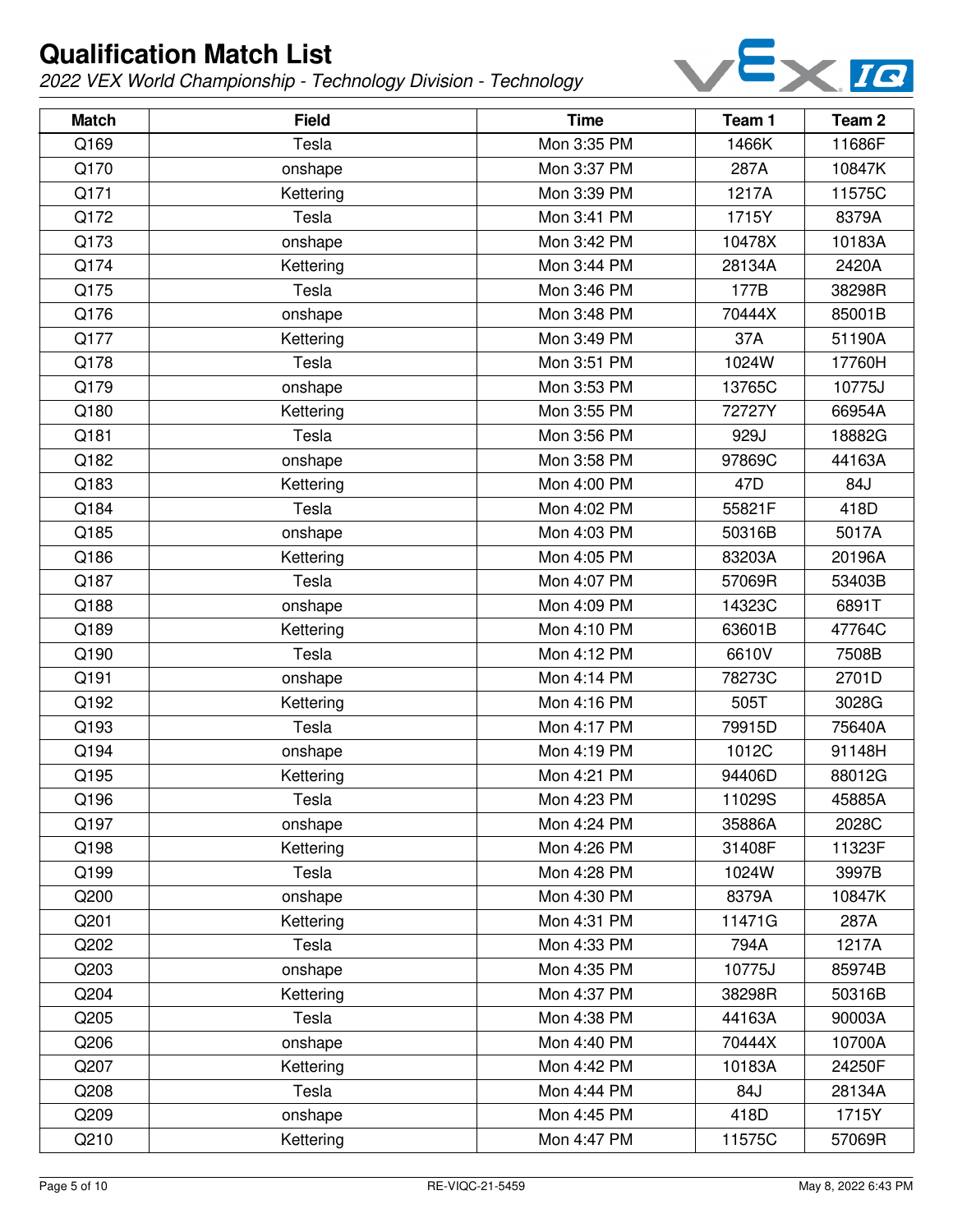

| <b>Match</b> | <b>Field</b> | <b>Time</b> | Team 1 | Team <sub>2</sub> |
|--------------|--------------|-------------|--------|-------------------|
| Q211         | Tesla        | Mon 4:49 PM | 3028G  | 83203A            |
| Q212         | onshape      | Mon 4:51 PM | 20196A | 79915D            |
| Q213         | Kettering    | Mon 4:52 PM | 55821F | 51190A            |
| Q214         | Tesla        | Mon 4:54 PM | 91148H | 75640A            |
| Q215         | onshape      | Mon 4:56 PM | 47D    | 6610V             |
| Q216         | Kettering    | Mon 4:58 PM | 17760H | 13765C            |
| Q217         | Tesla        | Mon 4:59 PM | 1916D  | 94406D            |
| Q218         | onshape      | Mon 5:01 PM | 37A    | 1012C             |
| Q219         | Kettering    | Mon 5:03 PM | 2701D  | 63601B            |
| Q220         | Tesla        | Mon 5:05 PM | 5280G  | 31408F            |
| Q221         | onshape      | Mon 5:06 PM | 505T   | 35886A            |
| Q222         | Kettering    | Mon 5:08 PM | 53403B | 78273C            |
| Q223         | Tesla        | Mon 5:10 PM | 21549F | 11686F            |
| Q224         | onshape      | Mon 5:12 PM | 18882G | 45885A            |
| Q225         | Kettering    | Mon 5:13 PM | 66954A | 22903A            |
| Q226         | Tesla        | Mon 5:15 PM | 88012G | 41321A            |
| Q227         | onshape      | Mon 5:17 PM | 10478X | 11029S            |
| Q228         | Kettering    | Mon 5:19 PM | 30041G | 929J              |
| Q229         | Tesla        | Mon 5:20 PM | 2420A  | 21117B            |
| Q230         | onshape      | Mon 5:22 PM | 1466K  | 33557B            |
| Q231         | Kettering    | Mon 5:24 PM | 6891T  | 32092E            |
| Q232         | Tesla        | Mon 5:26 PM | 16346T | 9078C             |
| Q233         | onshape      | Mon 5:27 PM | 6210E  | 177B              |
| Q234         | Kettering    | Mon 5:29 PM | 47764C | 85001B            |
| Q235         | Tesla        | Mon 5:31 PM | 72727Y | 5017A             |
| Q236         | onshape      | Mon 5:33 PM | 14323C | 2028C             |
| Q237         | Kettering    | Mon 5:34 PM | 97869C | 7508B             |
| Q238         | Tesla        | Mon 5:36 PM | 287A   | 50316B            |
| Q239         | onshape      | Mon 5:38 PM | 11471G | 13765C            |
| Q240         | Kettering    | Mon 5:40 PM | 2701D  | 83203A            |
| Q241         | Tesla        | Mon 5:41 PM | 85974B | 24250F            |
| Q242         | onshape      | Mon 5:43 PM | 6610V  | 63601B            |
| Q243         | Kettering    | Mon 5:45 PM | 20196A | 78273C            |
| Q244         | Tesla        | Mon 5:47 PM | 22903A | 79915D            |
| Q245         | onshape      | Mon 5:48 PM | 94406D | 70444X            |
| Q246         | Kettering    | Mon 5:50 PM | 55821F | 11575C            |
| Q247         | Tesla        | Mon 5:52 PM | 1217A  | 31408F            |
| Q248         | onshape      | Mon 5:54 PM | 929J   | 41321A            |
| Q249         | Kettering    | Mon 5:55 PM | 11686F | 84J               |
| Q250         | Tesla        | Mon 5:57 PM | 1024W  | 794A              |
| Q251         | onshape      | Mon 5:59 PM | 44163A | 75640A            |
| Q252         | Kettering    | Mon 6:01 PM | 11323F | 1715Y             |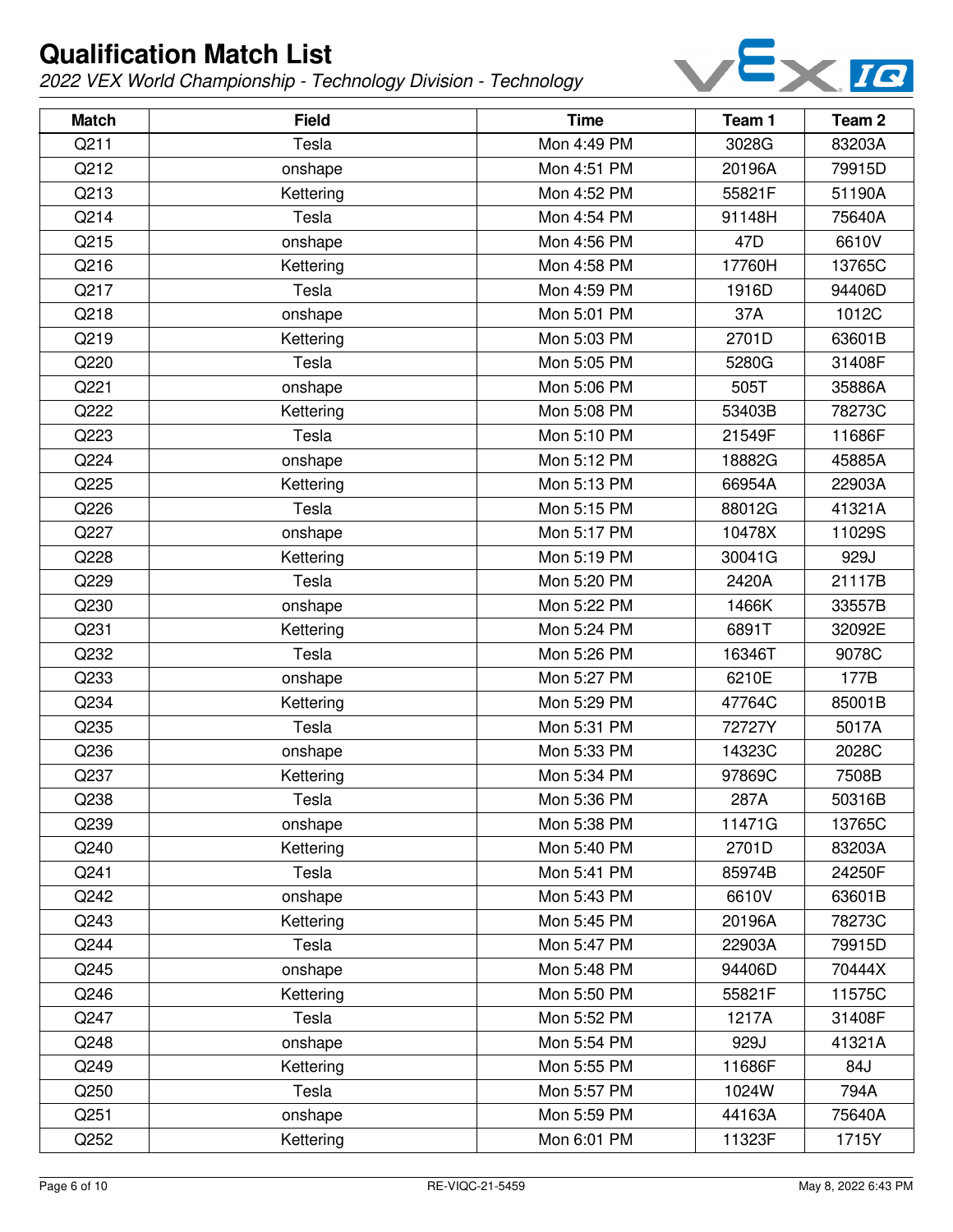

| <b>Match</b> | <b>Field</b> | <b>Time</b> | Team 1 | Team <sub>2</sub> |
|--------------|--------------|-------------|--------|-------------------|
| Q253         | Tesla        | Mon 6:02 PM | 91148H | 57069R            |
| Q254         | onshape      | Mon 6:04 PM | 88012G | 45885A            |
| Q255         | Kettering    | Mon 6:06 PM | 10478X | 30041G            |
| Q256         | Tesla        | Mon 6:08 PM | 33557B | 6891T             |
| Q257         | onshape      | Mon 6:09 PM | 28134A | 53403B            |
| Q258         | Kettering    | Mon 6:11 PM | 10183A | 47D               |
| Q259         | Tesla        | Mon 6:13 PM | 21117B | 32092E            |
| Q260         | onshape      | Mon 6:15 PM | 85001B | 14323C            |
| Q261         | Kettering    | Mon 6:16 PM | 9078C  | 11029S            |
| Q262         | Tesla        | Mon 6:18 PM | 10700A | 2028C             |
| Q263         | onshape      | Mon 6:20 PM | 72727Y | 2420A             |
| Q264         | Kettering    | Mon 6:22 PM | 90003A | 37A               |
| Q265         | Tesla        | Mon 6:23 PM | 51190A | 8379A             |
| Q266         | onshape      | Mon 6:25 PM | 6210E  | 10775J            |
| Q267         | Kettering    | Mon 6:27 PM | 3997B  | 5280G             |
| Q268         | Tesla        | Mon 6:29 PM | 418D   | 177B              |
| Q269         | onshape      | Mon 6:30 PM | 10847K | 3028G             |
| Q270         | Kettering    | Mon 6:32 PM | 17760H | 66954A            |
| Q271         | Tesla        | Mon 6:34 PM | 18882G | 16346T            |
| Q272         | onshape      | Mon 6:36 PM | 21549F | 1466K             |
| Q273         | Kettering    | Mon 6:37 PM | 38298R | 97869C            |
| Q274         | Tesla        | Mon 6:39 PM | 5017A  | 505T              |
| Q275         | onshape      | Mon 6:41 PM | 7508B  | 35886A            |
| Q276         | Kettering    | Mon 6:43 PM | 47764C | 1916D             |
| Q277         | Tesla        | Mon 6:44 PM | 1012C  | 78273C            |
| Q278         | onshape      | Tue 8:15 AM | 11323F | 287A              |
| Q279         | Kettering    | Tue 8:16 AM | 33557B | 929J              |
| Q280         | Tesla        | Tue 8:18 AM | 22903A | 14323C            |
| Q281         | onshape      | Tue 8:20 AM | 6891T  | 10183A            |
| Q282         | Kettering    | Tue 8:22 AM | 57069R | 72727Y            |
| Q283         | Tesla        | Tue 8:24 AM | 2028C  | 30041G            |
| Q284         | onshape      | Tue 8:26 AM | 1024W  | 11471G            |
| Q285         | Kettering    | Tue 8:27 AM | 2701D  | 10478X            |
| Q286         | Tesla        | Tue 8:29 AM | 3997B  | 91148H            |
| Q287         | onshape      | Tue 8:31 AM | 41321A | 2420A             |
| Q288         | Kettering    | Tue 8:33 AM | 24250F | 10847K            |
| Q289         | Tesla        | Tue 8:35 AM | 45885A | 55821F            |
| Q290         | onshape      | Tue 8:37 AM | 70444X | 17760H            |
| Q291         | Kettering    | Tue 8:38 AM | 9078C  | 90003A            |
| Q292         | Tesla        | Tue 8:40 AM | 5280G  | 8379A             |
| Q293         | onshape      | Tue 8:42 AM | 1715Y  | 5017A             |
| Q294         | Kettering    | Tue 8:44 AM | 75640A | 11686F            |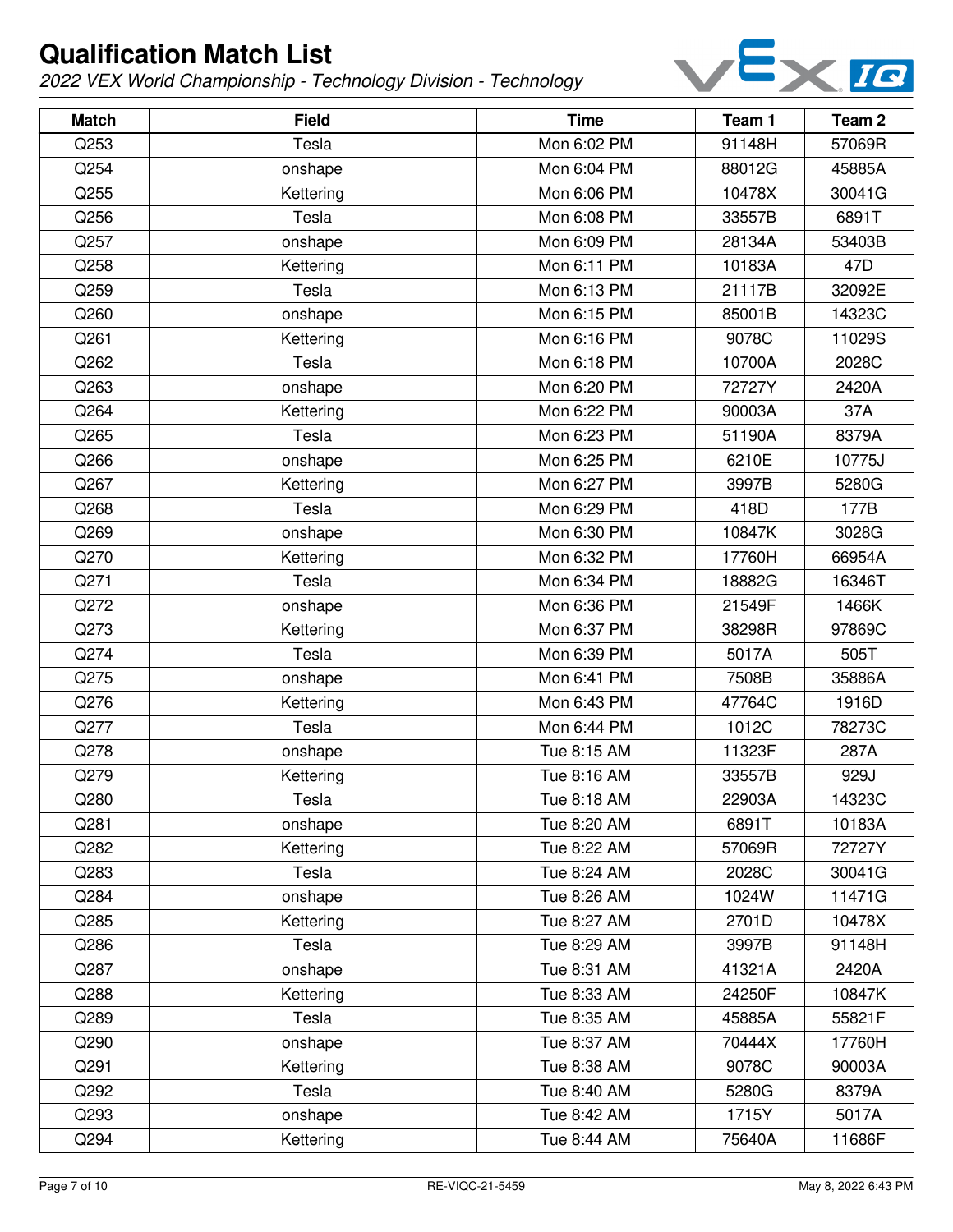

| <b>Match</b> | <b>Field</b> | <b>Time</b>  | Team 1 | Team <sub>2</sub> |
|--------------|--------------|--------------|--------|-------------------|
| Q295         | Tesla        | Tue 8:46 AM  | 177B   | 21117B            |
| Q296         | onshape      | Tue 8:48 AM  | 1012C  | 1217A             |
| Q297         | Kettering    | Tue 8:49 AM  | 83203A | 505T              |
| Q298         | Tesla        | Tue 8:51 AM  | 44163A | 6210E             |
| Q299         | onshape      | Tue 8:53 AM  | 97869C | 51190A            |
| Q300         | Kettering    | Tue 8:55 AM  | 47764C | 18882G            |
| Q301         | Tesla        | Tue 8:57 AM  | 79915D | 31408F            |
| Q302         | onshape      | Tue 8:59 AM  | 1466K  | 66954A            |
| Q303         | Kettering    | Tue 9:00 AM  | 10775J | 47 <sub>D</sub>   |
| Q304         | Tesla        | Tue 9:02 AM  | 6610V  | 88012G            |
| Q305         | onshape      | Tue 9:04 AM  | 85001B | 16346T            |
| Q306         | Kettering    | Tue 9:06 AM  | 13765C | 794A              |
| Q307         | Tesla        | Tue 9:08 AM  | 35886A | 38298R            |
| Q308         | onshape      | Tue 9:10 AM  | 11575C | 37A               |
| Q309         | Kettering    | Tue 9:11 AM  | 11029S | 85974B            |
| Q310         | Tesla        | Tue 9:13 AM  | 63601B | 50316B            |
| Q311         | onshape      | Tue 9:15 AM  | 53403B | 1916D             |
| Q312         | Kettering    | Tue 9:17 AM  | 84J    | 32092E            |
| Q313         | Tesla        | Tue 9:19 AM  | 94406D | 20196A            |
| Q314         | onshape      | Tue 9:21 AM  | 3028G  | 7508B             |
| Q315         | Kettering    | Tue 9:22 AM  | 10700A | 21549F            |
| Q316         | Tesla        | Tue 9:24 AM  | 28134A | 418D              |
| Q317         | onshape      | Tue 9:26 AM  | 3997B  | 6210E             |
| Q318         | Kettering    | Tue 9:28 AM  | 51190A | 1715Y             |
| Q319         | Tesla        | Tue 9:30 AM  | 2028C  | 5017A             |
| Q320         | onshape      | Tue 9:32 AM  | 18882G | 11323F            |
| Q321         | Kettering    | Tue 9:33 AM  | 2420A  | 22903A            |
| Q322         | Tesla        | Tue 9:35 AM  | 66954A | 47764C            |
| Q323         | onshape      | Tue 9:37 AM  | 287A   | 33557B            |
| Q324         | Kettering    | Tue 9:39 AM  | 79915D | 1217A             |
| Q325         | Tesla        | Tue 9:41 AM  | 1466K  | 1024W             |
| Q326         | onshape      | Tue 9:43 AM  | 75640A | 177B              |
| Q327         | Kettering    | Tue 9:44 AM  | 21117B | 44163A            |
| Q328         | Tesla        | Tue 9:46 AM  | 10183A | 70444X            |
| Q329         | onshape      | Tue 9:48 AM  | 13765C | 83203A            |
| Q330         | Kettering    | Tue 9:50 AM  | 53403B | 14323C            |
| Q331         | Tesla        | Tue 9:52 AM  | 32092E | 57069R            |
| Q332         | onshape      | Tue 9:54 AM  | 85974B | 37A               |
| Q333         | Kettering    | Tue 9:55 AM  | 78273C | 72727Y            |
| Q334         | Tesla        | Tue 9:57 AM  | 41321A | 9078C             |
| Q335         | onshape      | Tue 9:59 AM  | 24250F | 5280G             |
| Q336         | Kettering    | Tue 10:01 AM | 10775J | 11575C            |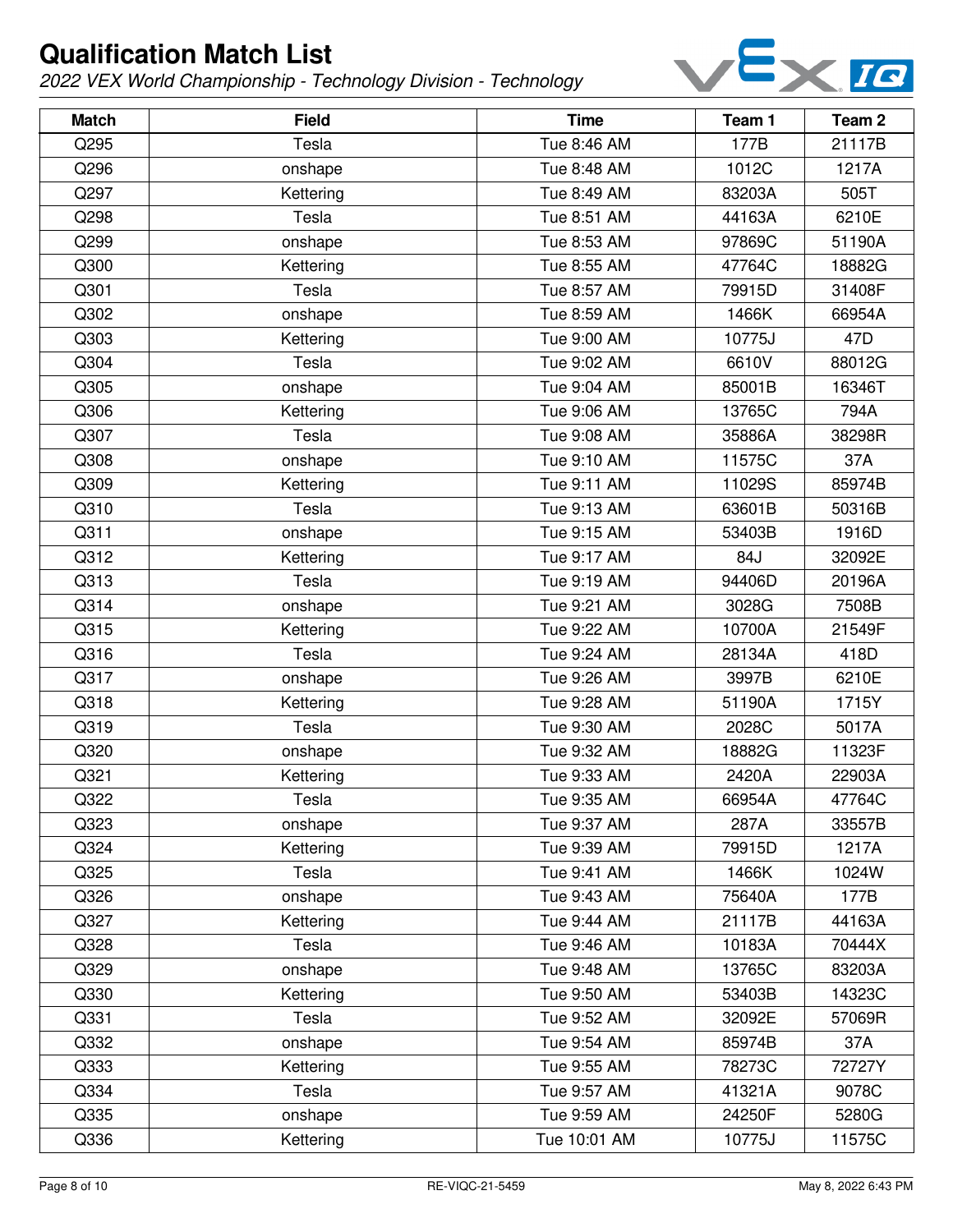

| <b>Match</b> | <b>Field</b> | <b>Time</b>  | Team 1 | Team <sub>2</sub> |
|--------------|--------------|--------------|--------|-------------------|
| Q337         | Tesla        | Tue 10:03 AM | 794A   | 45885A            |
| Q338         | onshape      | Tue 10:05 AM | 418D   | 84J               |
| Q339         | Kettering    | Tue 10:06 AM | 50316B | 10700A            |
| Q340         | Tesla        | Tue 10:08 AM | 10847K | 17760H            |
| Q341         | onshape      | Tue 10:10 AM | 929J   | 38298R            |
| Q342         | Kettering    | Tue 10:12 AM | 11029S | 88012G            |
| Q343         | Tesla        | Tue 10:14 AM | 1916D  | 63601B            |
| Q344         | onshape      | Tue 10:16 AM | 30041G | 97869C            |
| Q345         | Kettering    | Tue 10:17 AM | 8379A  | 10478X            |
| Q346         | Tesla        | Tue 10:19 AM | 11471G | 2701D             |
| Q347         | onshape      | Tue 10:21 AM | 47D    | 94406D            |
| Q348         | Kettering    | Tue 10:23 AM | 7508B  | 6891T             |
| Q349         | Tesla        | Tue 10:25 AM | 85001B | 91148H            |
| Q350         | onshape      | Tue 10:27 AM | 3028G  | 90003A            |
| Q351         | Kettering    | Tue 10:28 AM | 35886A | 28134A            |
| Q352         | Tesla        | Tue 10:30 AM | 55821F | 6610V             |
| Q353         | onshape      | Tue 10:32 AM | 11686F | 1012C             |
| Q354         | Kettering    | Tue 10:34 AM | 21549F | 20196A            |
| Q355         | Tesla        | Tue 10:36 AM | 505T   | 16346T            |
| Q356         | onshape      | Tue 10:38 AM | 31408F | 78273C            |
| Q357         | Kettering    | Tue 10:39 AM | 33557B | 75640A            |
| Q358         | Tesla        | Tue 10:41 AM | 72727Y | 1466K             |
| Q359         | onshape      | Tue 10:43 AM | 6210E  | 2420A             |
| Q360         | Kettering    | Tue 10:45 AM | 66954A | 37A               |
| Q361         | Tesla        | Tue 10:47 AM | 83203A | 11029S            |
| Q362         | onshape      | Tue 10:49 AM | 63601B | 13765C            |
| Q363         | Kettering    | Tue 10:50 AM | 45885A | 5280G             |
| Q364         | Tesla        | Tue 10:52 AM | 9078C  | 79915D            |
| Q365         | onshape      | Tue 10:54 AM | 38298R | 10847K            |
| Q366         | Kettering    | Tue 10:56 AM | 1715Y  | 88012G            |
| Q367         | Tesla        | Tue 10:58 AM | 6891T  | 11323F            |
| Q368         | onshape      | Tue 11:00 AM | 1217A  | 1024W             |
| Q369         | Kettering    | Tue 11:01 AM | 3997B  | 11471G            |
| Q370         | Tesla        | Tue 11:03 AM | 2701D  | 41321A            |
| Q371         | onshape      | Tue 11:05 AM | 3028G  | 287A              |
| Q372         | Kettering    | Tue 11:07 AM | 11686F | 47764C            |
| Q373         | Tesla        | Tue 11:09 AM | 8379A  | 91148H            |
| Q374         | onshape      | Tue 11:11 AM | 929J   | 11575C            |
| Q375         | Kettering    | Tue 11:12 AM | 22903A | 30041G            |
| Q376         | Tesla        | Tue 11:14 AM | 505T   | 44163A            |
| Q377         | onshape      | Tue 11:16 AM | 17760H | 10183A            |
| Q378         | Kettering    | Tue 11:18 AM | 84J    | 51190A            |